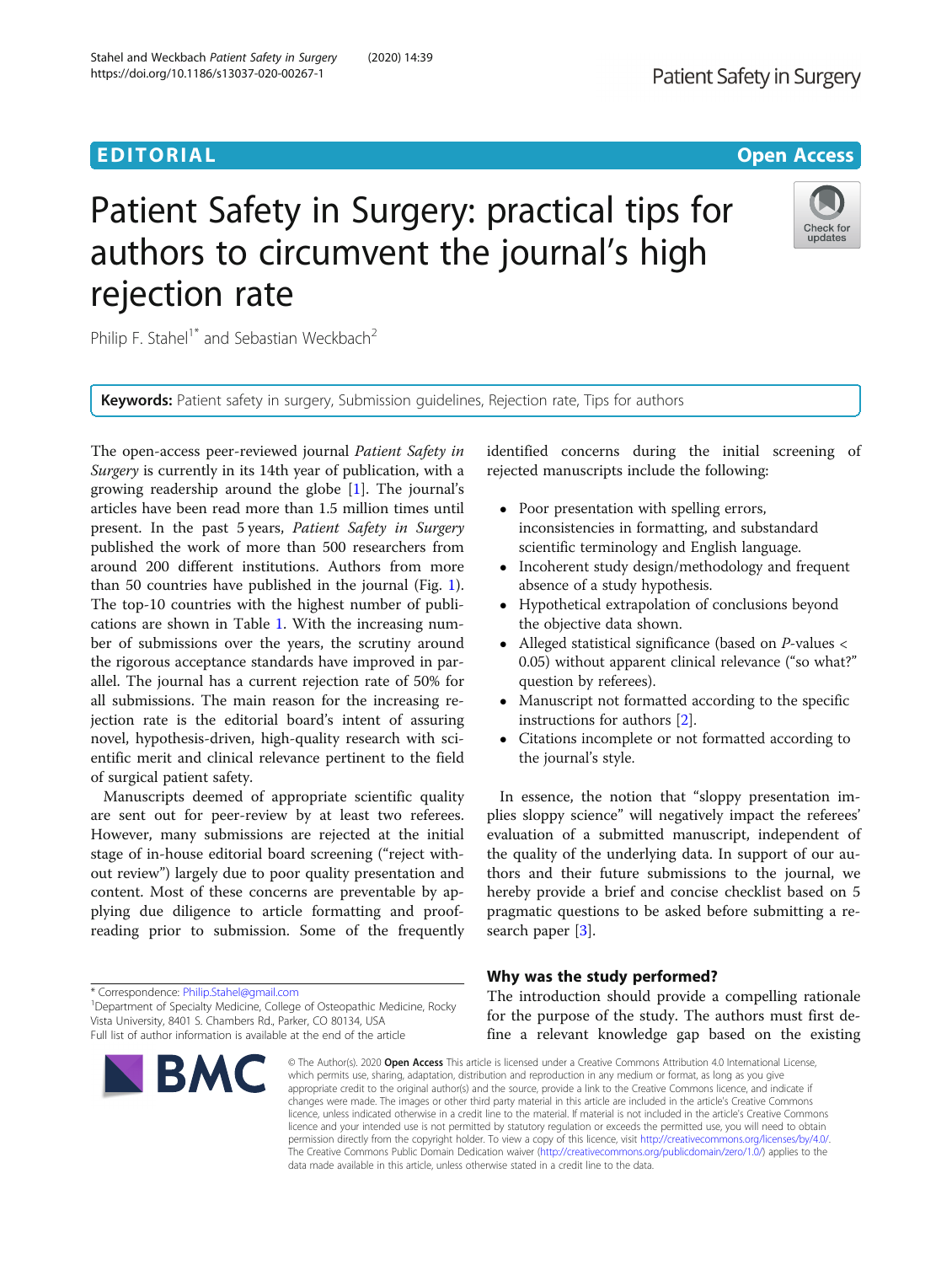<span id="page-1-0"></span>

peer-reviewed literature. Appropriate credit has to be given to previous work in the field by others. The authors should ask themselves whether the hypothesis is clinically relevant in the field of surgical patient safety. Will the answer to the study hypothesis improve to quality of clinical care delivered to surgical patients, or help resolve a previously unknown experimental problem? Perhaps the most effective method to assess the quality of the introduction is the following framework  $[4]$  $[4]$ : (a) state the known; (b) state the unknown (knowledge gap); (c) state the study objective (hypothesis). If a submitted

Table 1 Top-10 countries with the highest number of publications in the journal

| Country        | Rank           | No. of publications <sup>a</sup> |
|----------------|----------------|----------------------------------|
| <b>USA</b>     | 1              | 190                              |
| Germany        | 2              | 82                               |
| Switzerland    | 3              | 52                               |
| United Kingdom | $\overline{4}$ | 35                               |
| Sweden         | 5              | 21                               |
| <b>Brasil</b>  | 6              | 14                               |
| Ethiopia       | 7              | 11                               |
| Japan          | 7              | 11                               |
| Netherlands    | 9              | 10                               |
| Canada         | 10             | 8                                |

<sup>a</sup> as of September 1, 2020

manuscript lacks a defined a-priori hypothesis, the referees will likely question the overall validity of the study.

# How was the study performed?

What is the exact study design? Most surgical papers are reflective of a prospective or retrospective observational cohort study. An easy way to differentiate between prospective and retrospective studies relies on the notion that for a prospective study, none of the included subjects had yet developed the outcomes of interest at the time of study inception. A study design that does not meet this requirement is therefore retrospective by definition. Unfortunately, many submitted papers to the journal erroneously claim to report "prospective data" based on a retrospective analysis of a prospective database. Such a study design is retrospective by definition, since the outcomes had already occurred at the time when the study was initiated. In the field of surgery, submitted papers are frequently based on large databases because of their public availability. Unfortunately, many of these repositories are of administrative nature and consequently do not contain the elements essential to address a study hypothesis. Finally, the methods section must provide unequivocal in−/exclusion criteria for patient enrollment. The results section must match these numbers. The authors should also clarify whether the included patients were enrolled consecutively. Non-consecutive enrollment implies selection bias which limits the paper's scientific validity overall.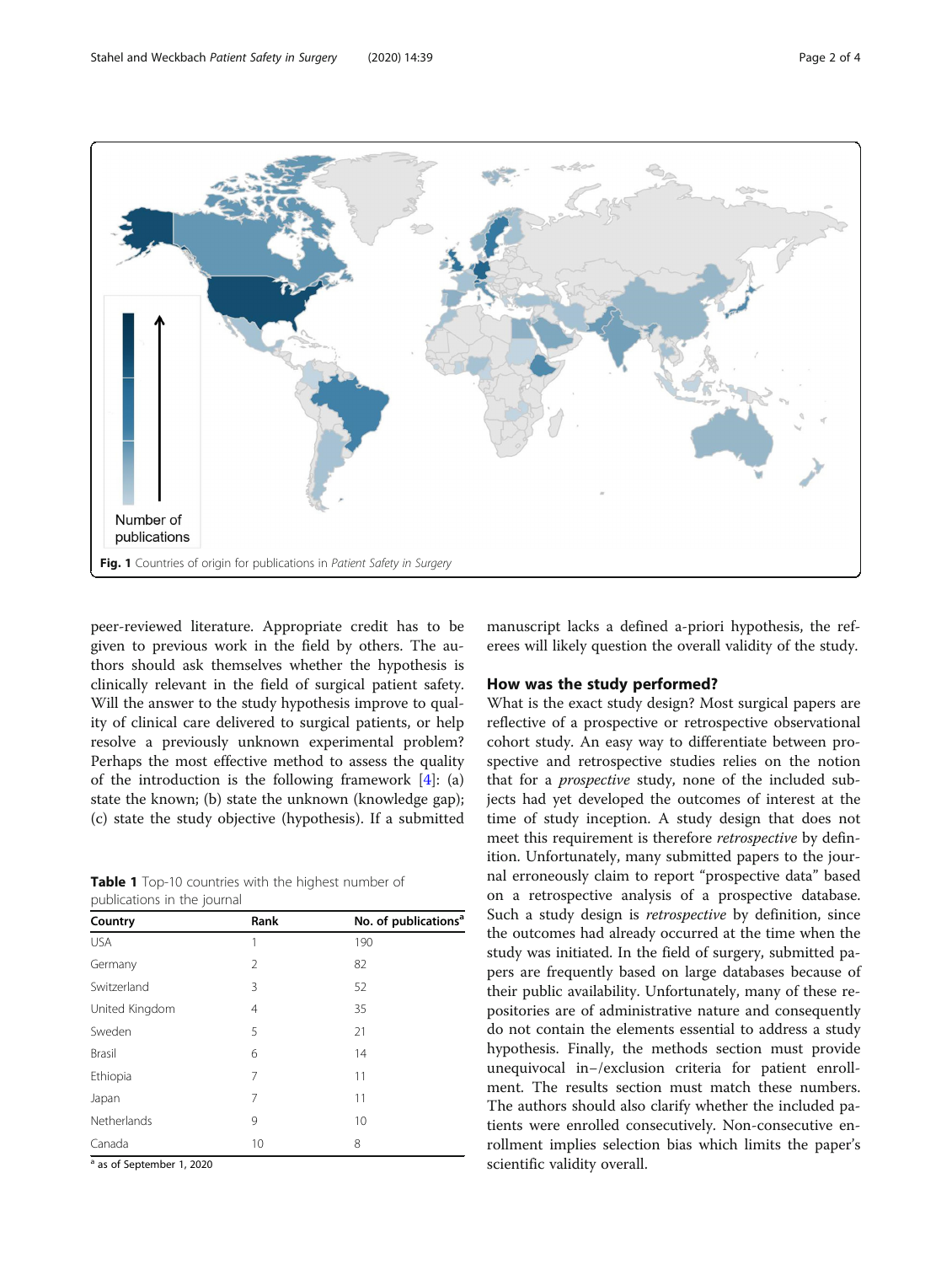Interventional studies and clinical trials are by definition *prospective* in design. The main distinguishing feature is based on the participants' exposure to an experimental intervention assigned by the investigators, e.g. a novel medical treatment or surgical technique. In contrast, prospective cohort studies are observational and not interventional. In randomized controlled trials (RCTs), the assignment of subjects to one of the comparative treatment groups is performed by random allocation in order to mitigate the influence of confounding factors. Of note, many papers submitted to the journal claim to be reflective of a randomized trial, but do not stand the test of "true" RCT according to the CON-SORT guidelines [\[5](#page-3-0)]. Frequent flaws in alleged randomized trials are absence of a concealed allocation modality and the lack of an intention-to-treat analysis of the data. Also, submissions that claim to represent a "surgeonrandomized" study design are not reflective of an RCT, since this designation implies that patients have been allocated to distinct surgical procedures per the surgeons' individual expertise and personal preference, instead of random allocation.

# Are outcome measures and analytical methods appropriate?

The study design must define one single primary outcome measure that is used as the main variable to either confirm or reject the null hypothesis [\[6](#page-3-0)]. Frequently used outcome measures in surgical trials include in-hospital mortality, length of hospital stay, ventilator-dependent days, surgical complications, and functional or radiographic outcome scores. The primary outcome measure is used for calculating the statistical power (1-β) of the study. There can be multiple ancillary (secondary) outcome measures to support the main findings of the study. The authors have to ascertain that the selected variables of interest are suitable to test the hypothesis. Also, ask yourself if confounding factors have been taken into consideration for elimination of bias that may lead to flawed interpretation of the results. A common error is to present data as normatively distributed (mean ± SEM) rather than median  $\pm$  IQR (interquartile range).

Another important aspect to take into consideration is appropriateness of the statistical analysis. Most submitted manuscripts report significant or even "highly significant" results that remain questionable if scrutinized for clinical relevance. Since the P-value depends on sample size, minimal differences between study groups can become statistically significant in sufficiently large sample sizes. The question is whether such negligible changes are truly clinically relevant and meaningful for patients. This problem is of increasing importance when analyzing studies that are based on large multicenter databases or national registries with hundreds of thousands of

patients enrolled. The analysis of such extensive databases will make the tiniest differences in outcome parameters look statistically significant. Reciprocally, underpowered studies may not establish statistical significance despite important clinical implications, purely due to small cohort sizes (type 2 error). For this reason, it is imperative that an adequate power analysis is performed that is (a) based on the primary outcome measure and (b) capable of confirming or rejecting the null hypothesis. In general, the consultation of a professional biostatistician is recommended to ensure appropriateness of the statistical approach and power analysis.

# Are the conclusions supported by the data shown?

The discussion section of the paper should be designed to address the main question: "How does the article I read today change what I recommend to my patients tomor-row?" [[7\]](#page-3-0). Authors are encouraged to write the discussion as a captivating "story" with a relevant conclusion and to strictly avoid the widespread pitfall of listing one published citation after the other throughout the discussion section ("Smith et al. showed... In contrast, Jones et al. reported..."). In general, the discussion should follow a logical sequence: (a) summary of main findings; (b) comparison to other previous publications on the topic; (c) discussion of alternative explanations for the observations; (4) clinical relevance and implications; (d) limitations of the study; (e) take-home message. Many submitted manuscripts either lack a designated conclusion section with a relevant take-home message, or the provided conclusions are not based on the scientific data shown. Any speculation and hypothetical extrapolation to aspects that have not been tested in the study should be part of the discussion, not the conclusion.

# What is the overall significance of this study?

Prior to finalizing the manuscript, the authors should ask the following questions and adjust the discussion and conclusion accordingly: (a) What are the implications of the study's findings and conclusions? (b) Are the results novel and suitable to fill a gap in the existing published literature? (c) Can the recommendations from this study potentially justify a change in clinical practice? (d) Are the conclusions scientifically sound? (e) Are potential shortcomings and limitations of the study appropriately disclosed and addressed in the discussion? (f) Are the data clinically relevant, not just statistically significant?

In summary, the strict adherence to the proposed framework will help submitting authors to improve the scientific content and quality of presentation of their manuscripts and ultimately increase the likelihood of acceptance for publication. We would like to take the